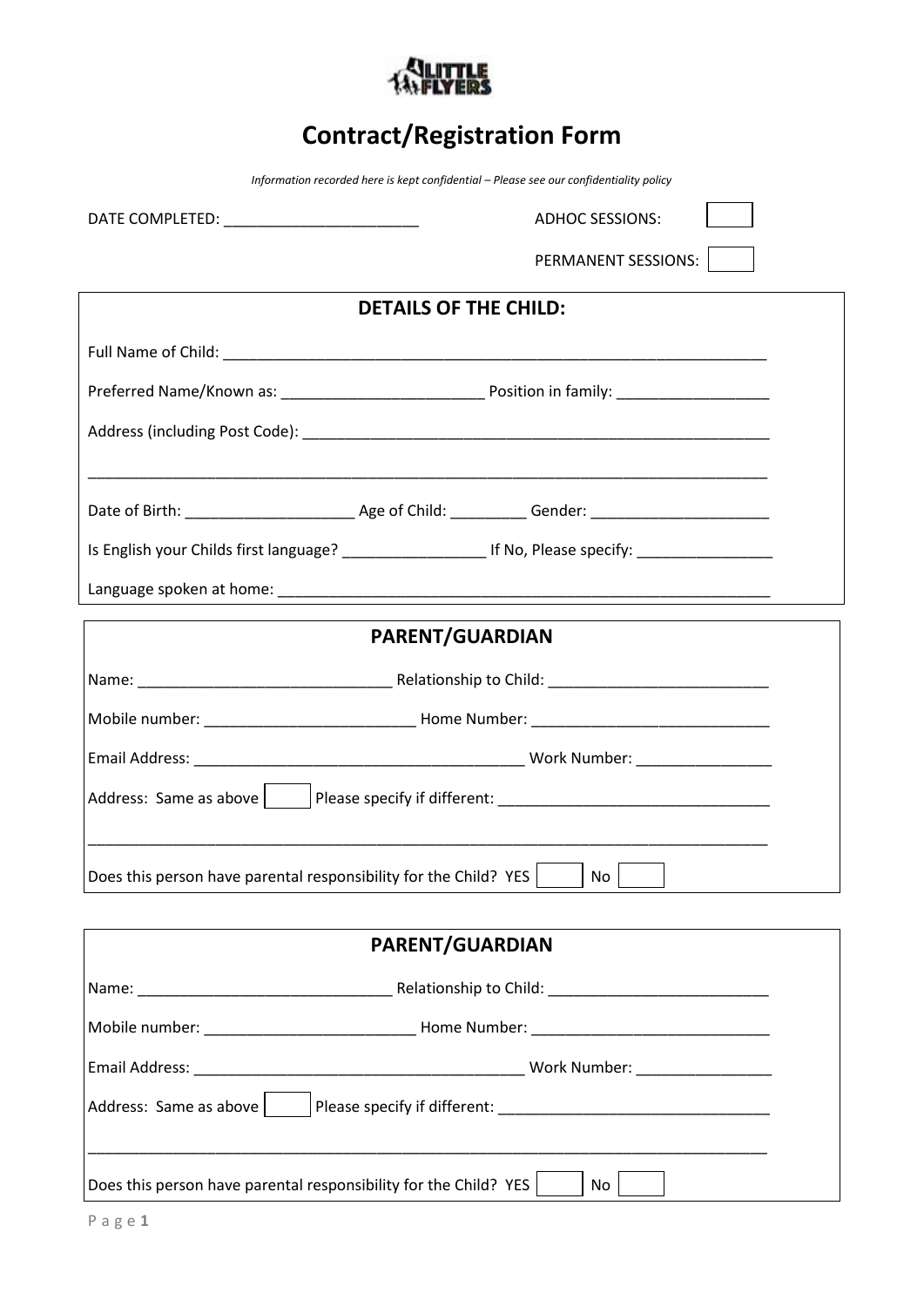

# **EMEGENCY CONTACT DETAILS**

**Please list all other persons in addition to the legal parents/guardians who are authorised to collect your Child or who can be contacted in an emergency below:**

Please note: Proof of identity, a phone call for verbal permission with an accurate description of the collector is required before releasing your child to anyone other than those noted below:

#### **A password is also required – Please state your chosen password: \_\_\_\_\_\_\_\_\_\_\_\_\_\_\_\_\_\_\_\_\_\_\_\_\_\_\_**

|        | <b>CHILDS MEDICAL INFORMATION/INDIVIDUAL NEEDS:</b>                                                |  |
|--------|----------------------------------------------------------------------------------------------------|--|
|        | Name of GP: ____________________________GP Surgery: _____________________________                  |  |
|        |                                                                                                    |  |
|        |                                                                                                    |  |
|        | Does your child have any known medical conditions or health needs? YES<br>NO                       |  |
|        |                                                                                                    |  |
|        |                                                                                                    |  |
|        |                                                                                                    |  |
|        |                                                                                                    |  |
|        | Do we need to keep or store any medication on site at Little Flyers for your Child? YES            |  |
|        | <b>NO</b>                                                                                          |  |
|        |                                                                                                    |  |
|        | An individual health plan must be completed for Children who have medical conditions or allergies. |  |
|        | <b>ALLERGIES/DIETARY REQUIREMENTS</b>                                                              |  |
|        | Does your child have any known allergies or dietary needs? YES<br><b>NO</b>                        |  |
| Page 2 |                                                                                                    |  |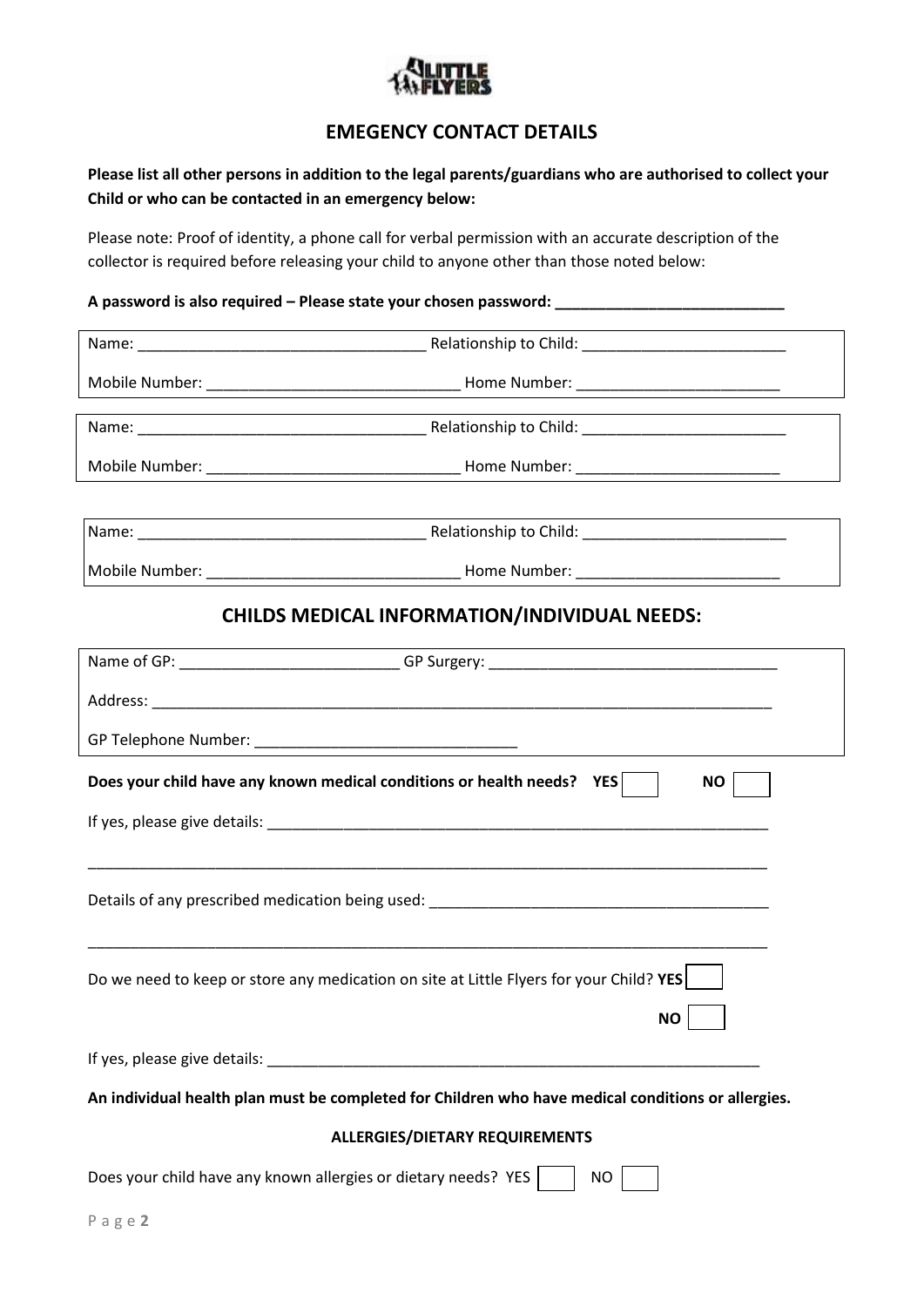

If yes, please give details:

**An individual health plan must be completed for Children who have medical conditions or allergies.**

\_\_\_\_\_\_\_\_\_\_\_\_\_\_\_\_\_\_\_\_\_\_\_\_\_\_\_\_\_\_\_\_\_\_\_\_\_\_\_\_\_\_\_\_\_\_\_\_\_\_\_\_\_\_\_\_\_\_\_\_\_\_\_\_\_\_\_\_\_\_\_\_\_\_\_\_\_\_\_\_

## **ADDITIONAL INFORMATION**

Does your child have any additional requirements, including special educational needs and/or physical disabilities or any significant behavioural issues?

\_\_\_\_\_\_\_\_\_\_\_\_\_\_\_\_\_\_\_\_\_\_\_\_\_\_\_\_\_\_\_\_\_\_\_\_\_\_\_\_\_\_\_\_\_\_\_\_\_\_\_\_\_\_\_\_\_\_\_\_\_\_\_\_\_\_\_\_\_\_\_\_\_\_\_\_\_\_\_

\_\_\_\_\_\_\_\_\_\_\_\_\_\_\_\_\_\_\_\_\_\_\_\_\_\_\_\_\_\_\_\_\_\_\_\_\_\_\_\_\_\_\_\_\_\_\_\_\_\_\_\_\_\_\_\_\_\_\_\_\_\_\_\_\_\_\_\_\_\_\_\_\_\_\_\_\_\_\_

\_\_\_\_\_\_\_\_\_\_\_\_\_\_\_\_\_\_\_\_\_\_\_\_\_\_\_\_\_\_\_\_\_\_\_\_\_\_\_\_\_\_\_\_\_\_\_\_\_\_\_\_\_\_\_\_\_\_\_\_\_\_\_\_\_\_\_\_\_\_\_\_\_\_\_\_\_\_\_

\_\_\_\_\_\_\_\_\_\_\_\_\_\_\_\_\_\_\_\_\_\_\_\_\_\_\_\_\_\_\_\_\_\_\_\_\_\_\_\_\_\_\_\_\_\_\_\_\_\_\_\_\_\_\_\_\_\_\_\_\_\_\_\_\_\_\_\_\_\_\_\_\_\_\_\_\_\_\_

Please inform us of any other information you wish to share with us:

## **CHILD'S MEDICAL HISTORY**

| Has your Child received a tetanus injection in the last five years? | VES <sub>1</sub> | <b>NO</b> |  |
|---------------------------------------------------------------------|------------------|-----------|--|

| To the best of your knowledge has your child been in contact with<br>any contagious or infectious diseases, or suffered from anything<br>that may be, or could become contagious or infected? | YFS I | N <sub>O</sub> |  |
|-----------------------------------------------------------------------------------------------------------------------------------------------------------------------------------------------|-------|----------------|--|
| If yes please give details:                                                                                                                                                                   |       |                |  |

I undertake to inform the Manager of Little Flyers Breakfast and After School Club as soon as possible of any change in medical and/or other relevant circumstances.

Signed (Parent/Guardian)\_\_\_\_\_\_\_\_\_\_\_\_\_\_\_\_\_\_\_\_\_\_\_\_\_\_\_\_\_\_\_\_\_\_\_\_\_\_\_\_\_\_ Date: \_\_\_\_\_\_\_\_\_\_\_

## **Sickness/Emergency Arrangements:**

Little Flyers does not accept children who are unwell and we expect parents/guardians to inform us on the day (or sooner if possible) if their child will not be attending.

If the child becomes unwell during their time with us we will contact the parents/guardians at the earliest opportunities, if we are unable to make contact with the parents/guardians then we will contact the emergency contacts.

While every attempt will be made to contact you and your emergency contacts there may be a situation when it is deemed necessary to administer basic first aid to your child (of which a written record will be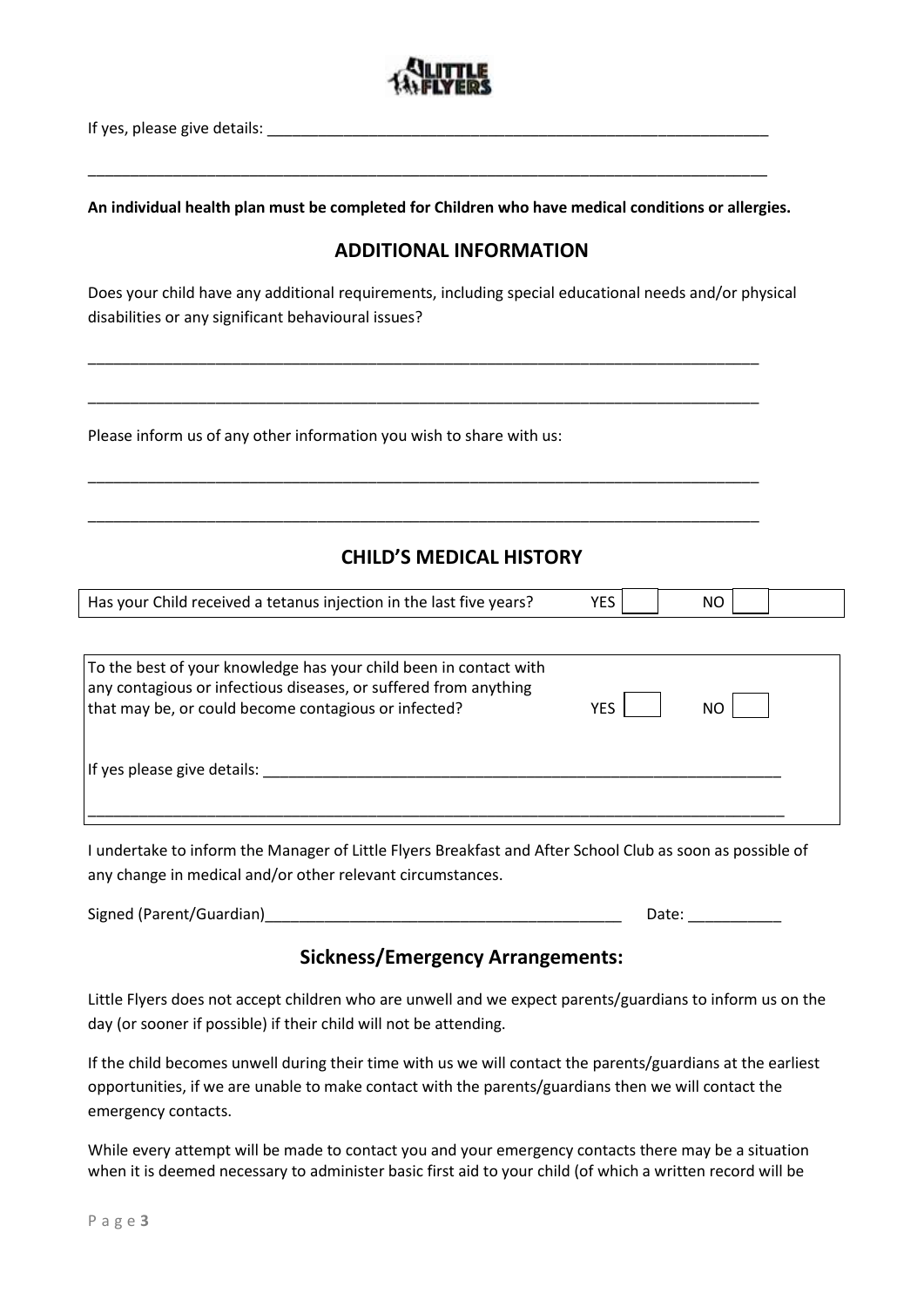

kept) and in an emergency, call the emergency services. Please sign below giving your consent to Little Flyers taking such actions in your absence.

### **First Aid:**

| I give my consent to Little Flyers administering basic first aid to my Child: YES<br><b>NO</b>                                                                                                                                                                                                                                                                                                   |  |  |  |
|--------------------------------------------------------------------------------------------------------------------------------------------------------------------------------------------------------------------------------------------------------------------------------------------------------------------------------------------------------------------------------------------------|--|--|--|
| <b>Emergency Medical Care:</b>                                                                                                                                                                                                                                                                                                                                                                   |  |  |  |
| I give my consent to Little Flyers signing any written form or consent required by hospital authorities,<br>including aesthetic, if the delay in getting my signature is considered by the medical practitioner in<br>attendance to endanger my Childs health and safety.<br><b>YES</b><br><b>NO</b>                                                                                             |  |  |  |
| <b>Emergency Medication:</b>                                                                                                                                                                                                                                                                                                                                                                     |  |  |  |
| I give my consent to Little Flyers administering paracetemol, antihistamine, an epi-pen or inhaler if<br>required:                                                                                                                                                                                                                                                                               |  |  |  |
| <b>YES</b><br><b>NO</b>                                                                                                                                                                                                                                                                                                                                                                          |  |  |  |
| <b>Sun Protection Lotion:</b>                                                                                                                                                                                                                                                                                                                                                                    |  |  |  |
| I give my consent to Little Flyers using sun protection lotion/cream on my child (please supply and label<br>with your child's name):                                                                                                                                                                                                                                                            |  |  |  |
| <b>YES</b><br><b>NO</b>                                                                                                                                                                                                                                                                                                                                                                          |  |  |  |
| Photographs:                                                                                                                                                                                                                                                                                                                                                                                     |  |  |  |
| The issue of child safety is taken very seriously at Little Flyers. This includes the use of images of the<br>children in our care. We will only use images to display activities, make scrap books or to show you what<br>progress they are making with their development. The identity of the child will always be protected and<br>images of the child's face will never be displayed online. |  |  |  |
| I give my consent to Little Flyers taking photographs of my Child:                                                                                                                                                                                                                                                                                                                               |  |  |  |
| YES  <br>$NO \Box$                                                                                                                                                                                                                                                                                                                                                                               |  |  |  |
| <b>Outings:</b>                                                                                                                                                                                                                                                                                                                                                                                  |  |  |  |
| From time to time Little Flyers may take the children on short supervised outings either walking or using<br>our Mini Bus. Parents will be notified in advance.                                                                                                                                                                                                                                  |  |  |  |
| I give my consent for my child to be taken on short supervised outings and to use the mini bus where<br>required:                                                                                                                                                                                                                                                                                |  |  |  |
| YES  <br><b>NO</b>                                                                                                                                                                                                                                                                                                                                                                               |  |  |  |
| Signed (parent/guardian)<br>Date:                                                                                                                                                                                                                                                                                                                                                                |  |  |  |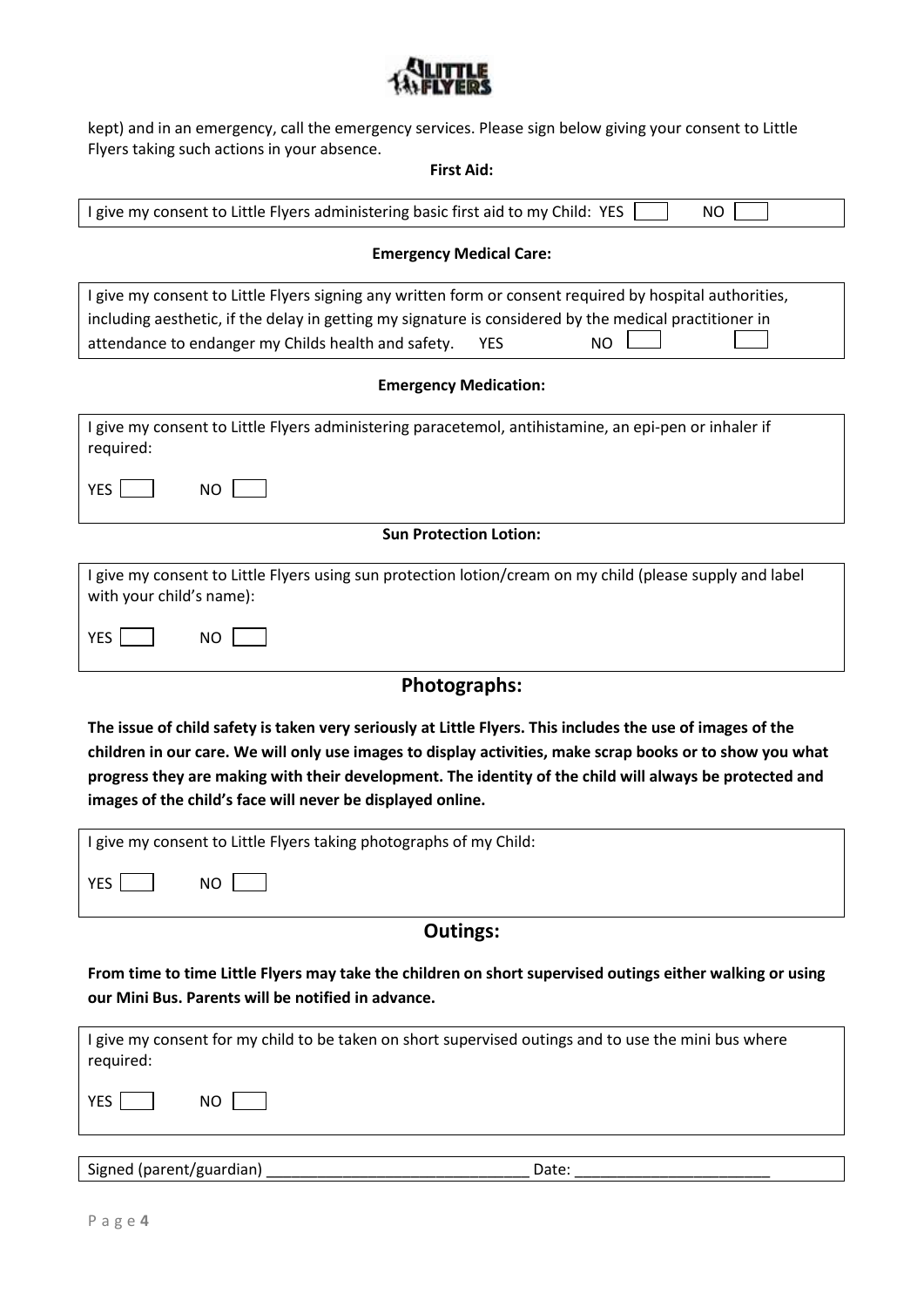

# **Sharing Information**

| I consent for little flyers to share information with the school or other settings that my child may attend for<br>the purpose of learning and development: |
|-------------------------------------------------------------------------------------------------------------------------------------------------------------|
| YES  <br>NO I                                                                                                                                               |
|                                                                                                                                                             |

| Child's ethnicity:        |                            |                                     |
|---------------------------|----------------------------|-------------------------------------|
| $\Box$ White              | $\Box$ Black/Black British | $\Box$ Mixed/multiple ethnic groups |
| $\Box$ Other ethnic group | □ Asian/Asian British      |                                     |
| <b>Child's Religion:</b>  |                            |                                     |

## **Attendance / Fees**

The cost of each session will be:

| Breakfast Club - 7.45am - 8.45am         | £5  |
|------------------------------------------|-----|
| Breakfast Club - 7.30am - 8.45am         | £6  |
| Breakfast Club - 7.15am - 8.45am         | £7  |
| After School Club 3:15/3:30pm to 6:00 pm | £12 |
| After School Club 3:15/3:30pm to 6:30 pm | £14 |

Sibling reduction: 10%

#### **Notice period for changes:**

To forecast numbers **four weeks written notice** is required if the regular place at Little Flyers After School Club is no longer required or the number of sessions the child attends is to be reduced.

Additional sessions can be booked please allow us 48 hours notice for changes.

In the event of absence without notice, occasional parental days off and holidays, or closure of Little Flyers After School Club due to an unforeseen event, payment of the full session is required.

On registration, there is a non-refundable fee of £25 to secure a place. Once the child's place is taken up, then this fee is allocated to the child's forthcoming fees. **A child's place at Little Flyers After School Club is dependent on continued payment of fees.**